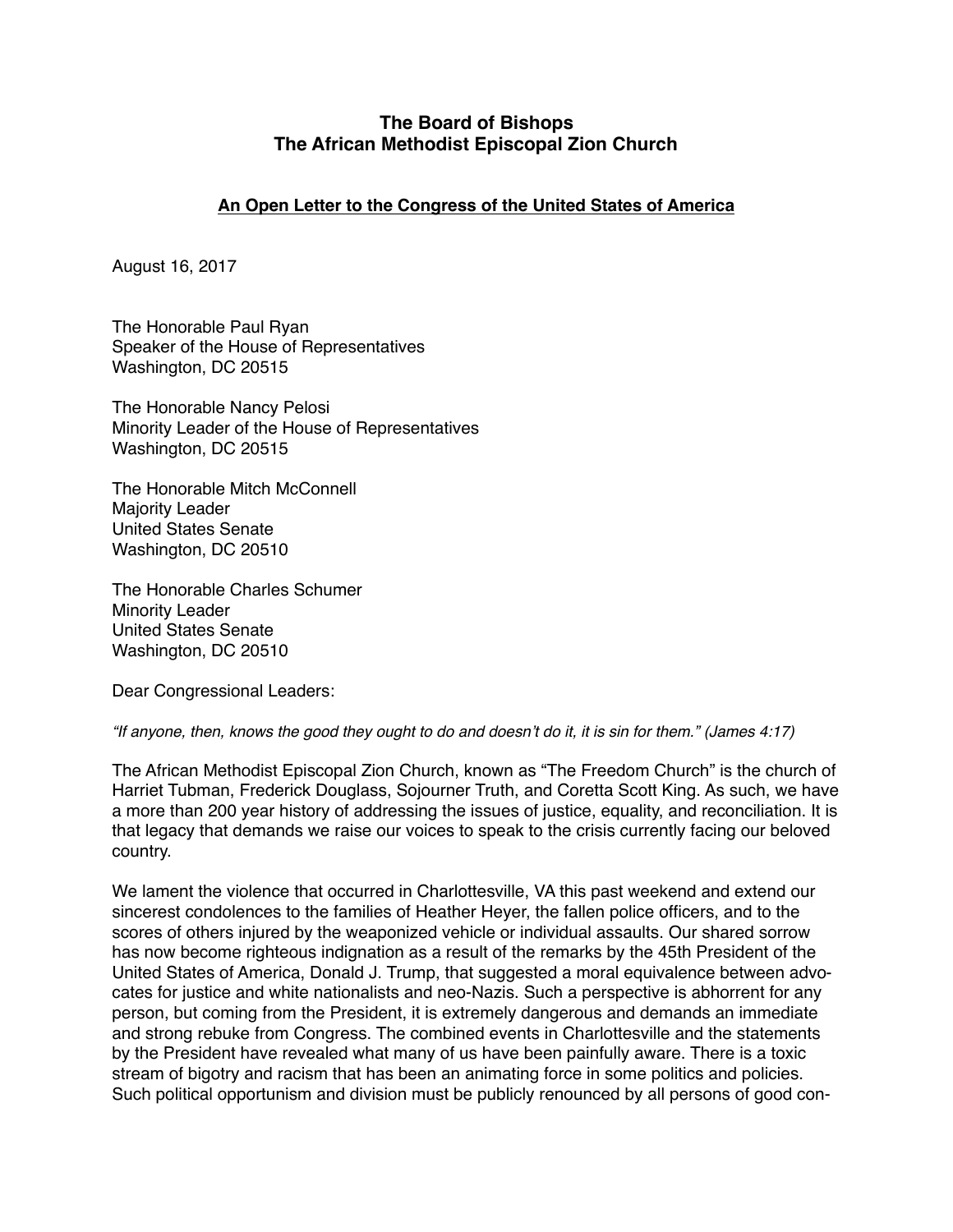science across the political spectrum. Those who espouse racial, ethnic, and religious hatred must never find succor in the words or actions of any elected official but especially those elected to the highest office in our land.

Donald Trump has peddled for many years in racially charged rhetoric and discriminatory practices, including his offensive and false accusations that our only African American President wasn't born in this country. It will be a blight throughout history that many remained silent in the face of Trump's birtherism claims. His list of other divisive comments are well documented and far too many to be litigated in this letter. Simply put, any person who harbors such immoral beliefs or offers excuses for those who do, is grossly unfit to hold such a high office.

This is a defining moment for this country and for our religious, civic, and political leaders. Speaker Ryan has declared that; "There can be no moral ambiguity." We wholeheartedly agree but insist that concrete actions must now be taken to live up to those words. As such, **we petition the United States Congress to pass a Joint Resolution censuring the President for his lack of moral clarity and failure to strongly and unequivocally condemn the hate-filled ideology of white nationalists and neo-Nazi groups.** This must not be a partisan issue, but a righteous one. We remind you of the powerful words of Dr. Martin Luther King who stated; "The ultimate measure of a man is not where he stands in moments of comfort and convenience, but where he stands at times of challenge and controversy."

Racism has been an ugly stain on the American story since it's founding and requires each generation of citizens to confront this evil forcefully. Unfortunately, there has been a spike in the number of hate groups in recent years and they have now been emboldened by the current occupant of the White House. Many of these groups have promised rallies in the weeks to come. We are deeply concerned that the potential for further violence is real. As the AME Zion Church, we call for non-violent protests against such vile ideologies and enhanced resistance to all policies that adversely impact oppressed and marginalized people. However, we are clear that words must be linked with actions that promote justice.

In order to begin the process of healing for this nation and address the crisis we currently face, it is important that in addition to a censure resolution the United States Congress must also act on the following:

- **•** Issue a joint statement calling for the end of practices that lead to voter suppression, voter intimidation, and discriminatory gerrymandering.
- **•** Jointly call for the immediate dismissal of any individual working in any branch of the US Government who has a documented history of associations with white nationalists groups, including the current White House Chief Strategist Steve Bannon.
- **•** Hold public hearings of the Judiciary Committees to address recent actions by the Department of Justice that fail to enforce consent decrees with Police Departments and that eliminate resources devoted to investigating white nationalists, Neo-nazis, and other domestic hate groups.

For the cause of Justice, Liberty, and Truth, we are;

The Board of Bishops of The African Methodist Episcopal Zion Church

The Right Reverend George E. Battle, Jr. - Senior Bishop